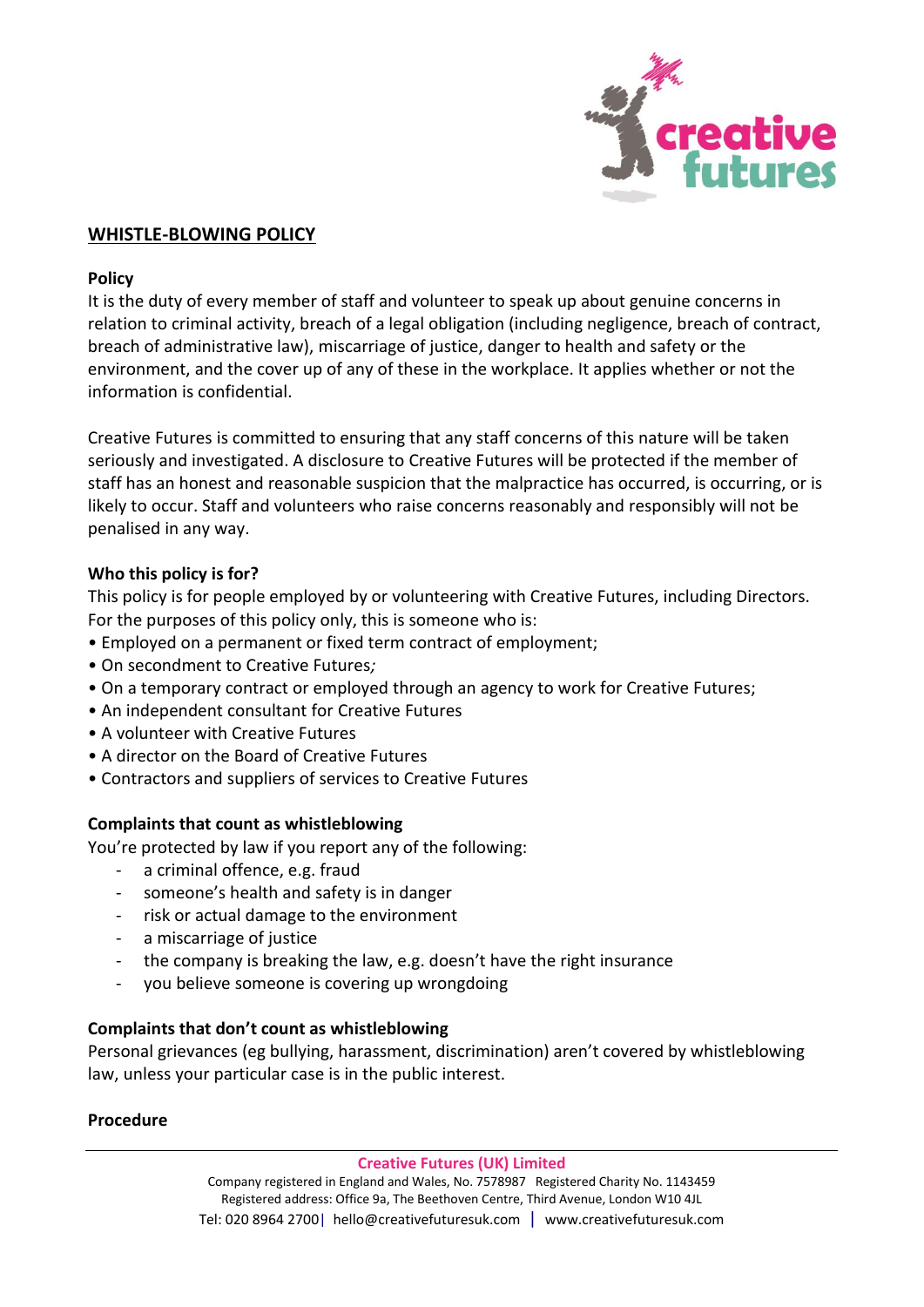

Any individual who has reasonable suspicions of malpractice should initially take their concerns to their line manager. If they do not feel that this is the appropriate person, they should approach the Chief Officer, or if their concern is related to the Chief Officer, they should contact a Trustee (Director). It is recognised that for some individuals, raising a concern under this procedure may be a daunting and difficult experience. An individual may choose to be accompanied or represented by their trade union representative or colleague at any stage of this procedure. All reported incidents will be investigated. All reports will be dealt with in confidence, with only staff who need to know, being informed.

The Chief Officer, trustee or management committee member will establish and record the basis of the concerns that have been raised and establish what further actions are required. The individual raising the concern will be advised of the outcome of the investigation as soon as possible, normally within two weeks of the date of their disclosure. Where a longer period is needed for investigation, the member of staff will be informed in writing.

The Chief Officer will be informed of all reported disclosures and the actions being taken. In the case of disclosures on alleged fraud and corruption, Creative Futures' Finance Officer and auditors will be informed by the Chief Officer.

If an individual is not satisfied with the response received and any subsequent action taken, they should put their concerns in writing to the Chair of Trustees who will arrange any further investigation as they deem appropriate. The Chair will send a written response to the individual concerned.

# **Guiding principles**

To ensure that this policy is adhered to, and to assure staff that the concern will be taken seriously*,* Creative Futures will:

- Not allow the person raising the concern to be victimised for doing so;
- Treat victimisation of whistle blowers as a serious matter that may lead to disciplinary action that may include dismissal;
- Not attempt to conceal evidence of poor or unacceptable practice;
- Take disciplinary action if an employee destroys or conceals evidence of poor or unacceptable practice or misconduct;
- Ensure confidentiality clauses in employment contracts do not restrict, forbid or penalise whistle blowing;
- Liaise with the other organisations (see section below) to whom staff report malpractice.

Independent advice and further reading can be sought from the following: Charity Commission's website: